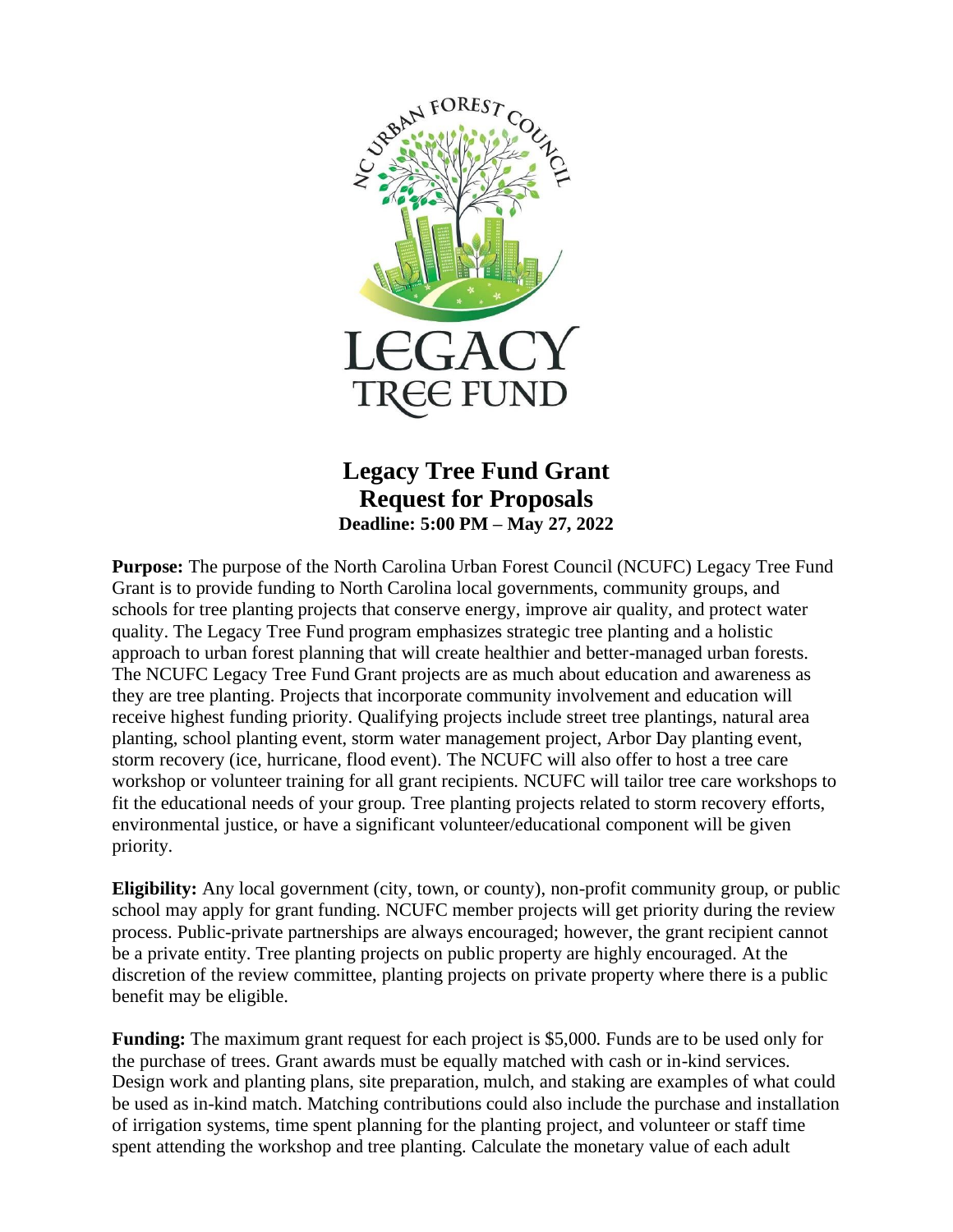volunteer at \$27.20 per hour. Monetary value of staff time may be calculated at their normal hourly wage.

**Reporting Requirements:** NCUFC Legacy Tree Fund Grant recipients will be required to submit both a mid-year report, which details the status of the project, including any potential delays, and a final report, which provides numbers of trees planted, volunteers involved, and any other accomplishments. NCUFC will provide all necessary forms to applicants with approved projects. A report verifying that the trees have met industry standard rates for tree survival at the end of the 3-year maintenance period will also be required.

**Application Details:** Applications for funding must be completed and submitted to the NCUFC **no later than May 27, 2022**. Approved projects will start September 1, 2022 and must be completed by May 31, 2023. Tree planting events will generally occur during the fall of each year but can be adjusted to meet your area's planting season.

We encourage you to contact the NCUFC if you have any questions or need assistance with this application. In addition to the application form, a project narrative, species list, planting plan, budget description, project timeline, follow up maintenance plan, and letters of support must be submitted before the deadline. The project narrative must address the following 6 questions or statements and should not exceed more than three pages.

- **1. Describe your project.** Be sure to explain any partnerships that will lead to the success of the project. Give some background for the project addressing why the trees are needed and the impact the project will have. Determine what type of planting project category your project falls into and describe the steps involved in carrying it out. Is the project related to the following: storm recovery, energy conservation, utility partnership, water or air quality improvement, underserved community outreach? Discuss how your project addresses environmental justice issues: is the project taking place in a neighborhood that historically has had less tree cover? Is the tree planting project focused in neighborhoods with limited resources? Are you focusing tree planting efforts in areas that have poor air and/or water quality? Are you engaging or working with community groups with diverse backgrounds, culturally and economically?
- **2. How will your project be maintained? Who will be responsible for the trees the first 3 years after planting?** This includes mulch replacement, pruning needs, and water needs. Explain how the new trees will be cared for over the short-term and long-term. Can the plan meet industry standard planted tree survival rates? The survival rate should be met by the end of the 3-year maintenance period. If possible, please describe your 3-year maintenance schedule, detailing when the trees will be pruned/watered/mulched and who will be responsible.
- **3. Who owns and manages the property where the trees will be planted?** If the organization that owns the property is not the same organization that will be hosting this project, please include a letter of intent/support with the signature and contact information of an authorized representative of the property owner(s). Describe the neighborhood or area in which the planting will take place; is it an underserved community; current trees on site?
- **4. Why do you want to do a tree planting project?** Explain the benefits you hope to achieve for your group/location/community by planting trees and hosting a tree care workshop. Why is this project important and what type of impact will it have on the community? If the project fits into a long-range plan, please highlight that effort.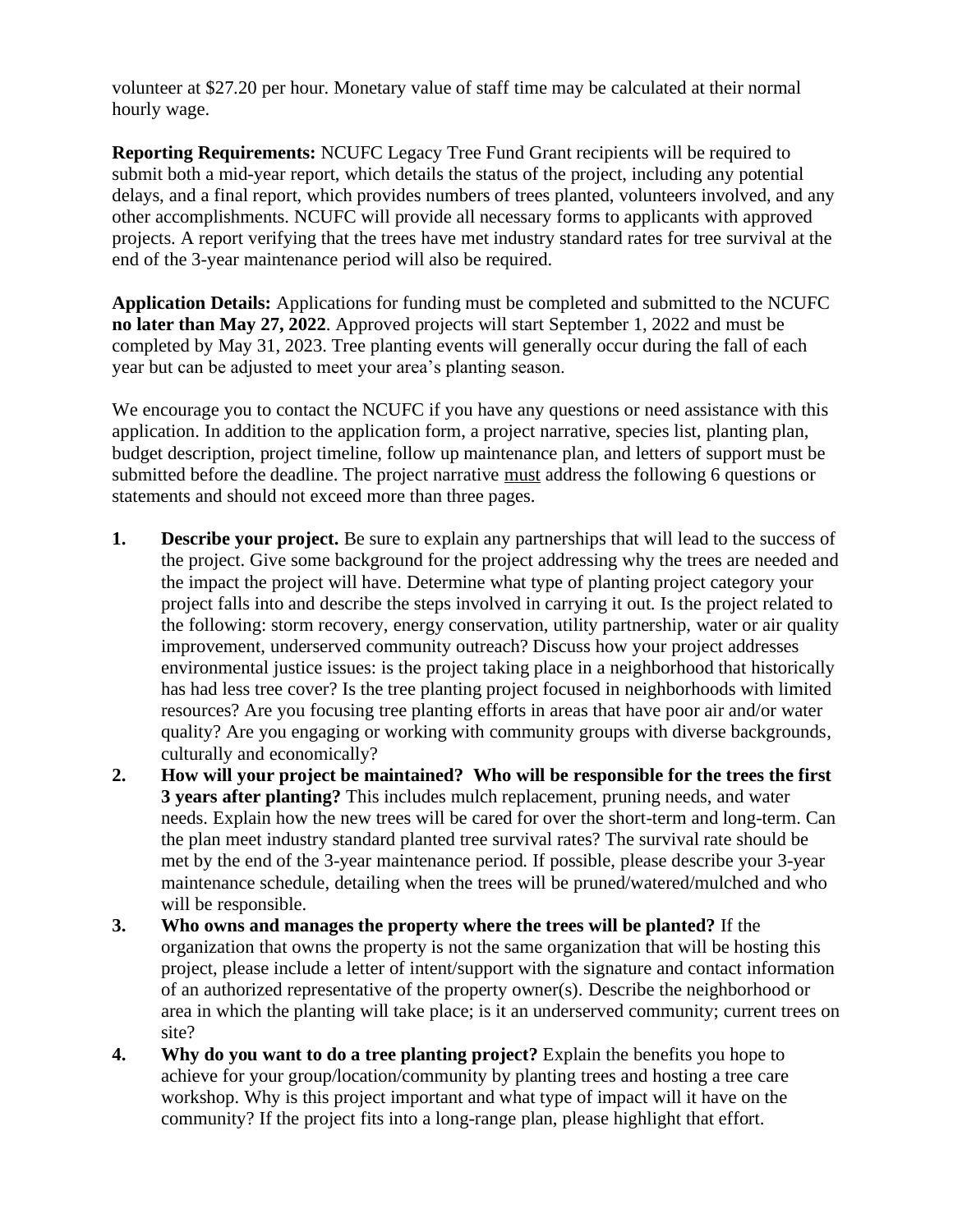- **5. How does your project promote volunteerism? How many volunteers and/or staff members do you expect to attend the tree care workshop and how many will participate in the tree planting? How will you recruit volunteers to plant the trees?**  Typically, we suggest a minimum of 20 participants for a workshop. To complete a medium sized tree planting (10-12 trees) in one day, we recommend having at least two volunteers per tree (20-24 volunteers). We also recommend have trained staff and/or volunteers available at the planting event to be designated group leaders, ensuring trees are planted properly. It is recommended that you supply a letter of intent from any volunteer organization or group that will be participating in the project.
- **6. How will this project leave a "Tree Legacy" for future generations?** Highlight how this project and the trees planted will have a lasting impact on the community. Is there training and/or education involved that will help homeowners better understand proper tree care or the benefits of trees? Is there an environmental impact on the site? How will the project be publicized and highlighted within the community? Will policy makers (Mayor, City Council, etc.) be involved?

## **Planting Project Categories:**

- **1. Storm Recovery Project** a tree planting in a neighborhood or community that was impacted by a storm event (hurricane or ice storm event), where a large portion of the canopy was impacted by the storm.
- **2. Street Tree Planting** a planting project taking place within the right of way along a city-maintained street, either in a median or between the street and sidewalk area. This type of project should have the participation of homeowners living along the street where the planting is taking place.
- **3. Natural Area Planting** a planting project that creates a natural wooded area, demonstrating forest structure, providing habitat for wildlife, etc. The project could be along a creek or river to create a natural canopy. This is not an arboretum type planting.
- **4. Neighborhood Planting** this type of project would take place within a neighborhood, but not necessarily in the right of way. The trees could be planted on private property, in the front yards, but having a public benefit. This type of planting could also take place in a neighborhood park or public space.
- **5. School Project** a tree planting project taking place on public school property with the involvement of the student body.
- **6. Arbor Day Event** a tree planting in honor of Arbor Day. This should be part of a community NC Arbor Day celebration. This is not for a tree giveaway program.
- **7. Storm Water Project** a tree planting project that is part of a larger stormwater management effort, creating vegetated water catchment areas along a street or parking lot.

### **Required Attachments:**

• **Tree Species List:** Using both common and scientific names, list the species of trees, how many of each species, and what size your organization intends to plant. We encourage planting North Carolina native and locally adapted tree species. Keep in mind plant hardiness, desired mature size, and canopy shape of your trees, and their ability to adapt to your soil type and climatic patterns (e.g. how much rain, how hot, etc.). We can help you with your final species selection, but first, give some thought to the characteristics you would like in your trees. Projects that include known invasive species will be rejected.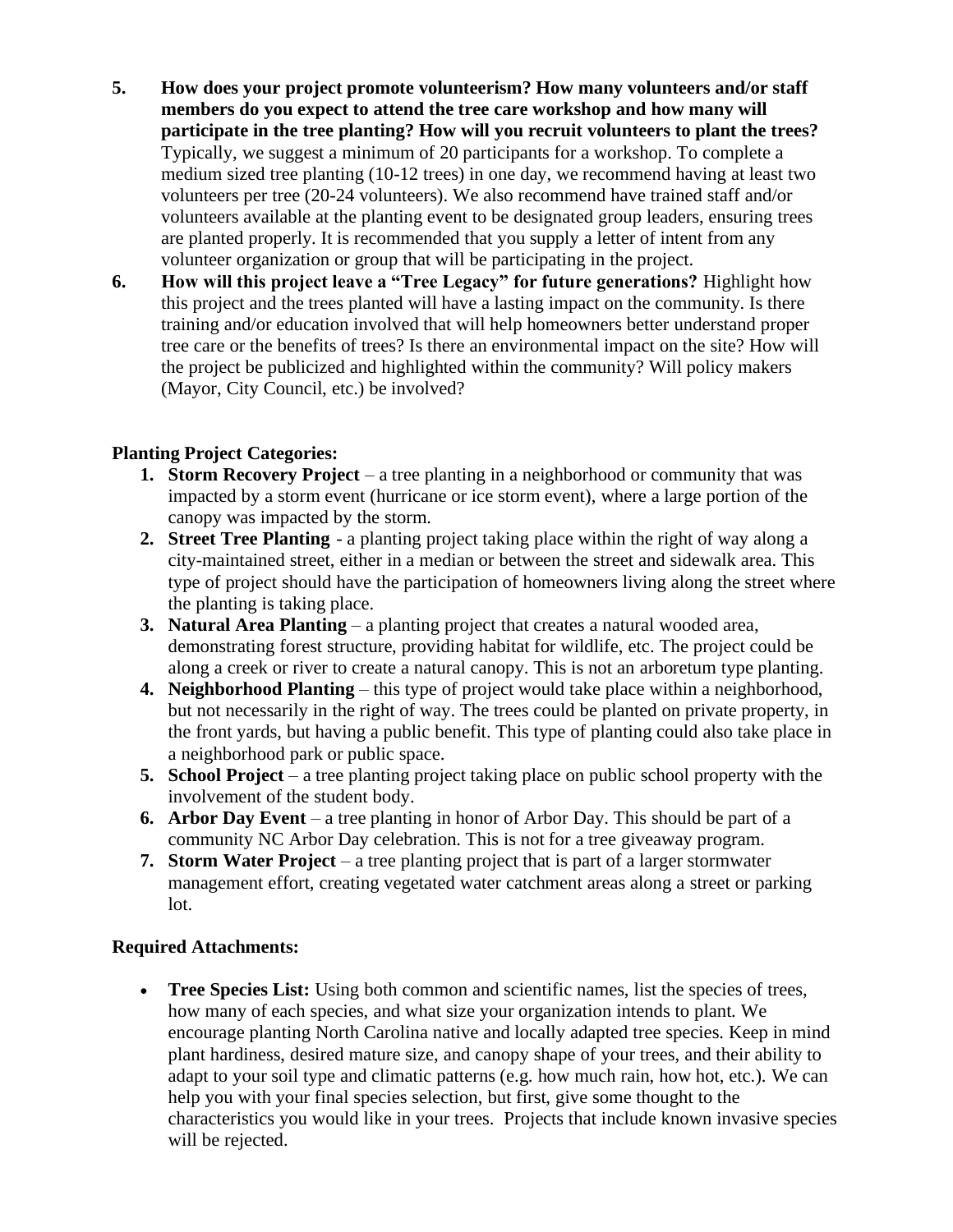- **Planting Plan.** Include a map or hand-drawn diagram of the site (with existing trees and proposed trees) on a sheet of paper no larger than 11" x 17". Careful attention should be paid to site selection, the right tree for the right place, and potential encroachment on public right-of-way or utility easements. Overhead utility lines should be shown to demonstrate site-appropriate plant selection. If possible, supply an aerial image of the planting area. Professional planting design/plan is nice, but not required as long as the map/plan included can appropriately show tree placement. Pictures of planting site can also be included.
- **Project Timeline.** Provide a brief schedule of proposed activities associated with the project. Develop a schedule to keep track of activities to be completed before the planned tree care workshop and tree planting. Be sure to include time of year you wish to hold your Tree Care workshop, if included in project. It is also suggested that you get a proclamation from your local officials as a means of helping let the community know about the project. Exact dates are not necessary at the time of application, but if you desire a specific date or planting time, please indicate that here. All trees need to be planted in a timely fashion after receiving. The timeline should also list the time the trees will be on site prior to planting to minimize planting delays after delivery of trees to the site.
- **Budget Breakdown.** Provide a proposed budget spreadsheet that includes the amount of funding you are requesting from the NCUFC Legacy Tree Fund Grant, matching contributions, and the intended use of all funds. Funds from NCUFC Legacy Tree Fund Grant may only be used to cover cost of trees and delivery. The monetary value of matching contributions must be equal to or greater than the requested amount.
- **Maintenance Plan.** Include a maintenance plan for the first 3 years following planting. Indicate who will be responsible for supervising and implementing the maintenance plan and their qualifications. Standard care and maintenance include supplemental watering as needed, replenishing mulch, seasonal inspection of all trees, early corrective pruning if needed, insect and disease control as needed, and removal of any guys, stakes, wraps and supports no later than one year after planting. If trees die during this period, they must be replaced with comparable trees at the grantee's expense. No grant funds may be used to replace trees that have died.
- **Letters of Support.** Enclose any letter of support from a landowner adjacent to the planting site, city council, and/or volunteer/partner organizations indicating why they support your particular project and what role they will have within the project.

The NCUFC prefers to fund tree planting projects on a reimbursement basis. However, we understand that not all community groups have the financial resources for this initial installation. If your group is unable to purchase trees, NCUFC will provide half the funds upfront with the remainder to be reimbursed upon project completion and when we receive receipts with your final report. The NCUFC will also provide assistance as needed (i.e. locating a nursery, setting specifications for trees and coordinating payment for the trees). However, your organization would be responsible for ordering and receiving the trees. The North Carolina Urban Forest Council will fully-reimburse your organization after the project is completed and all grant requirements are met.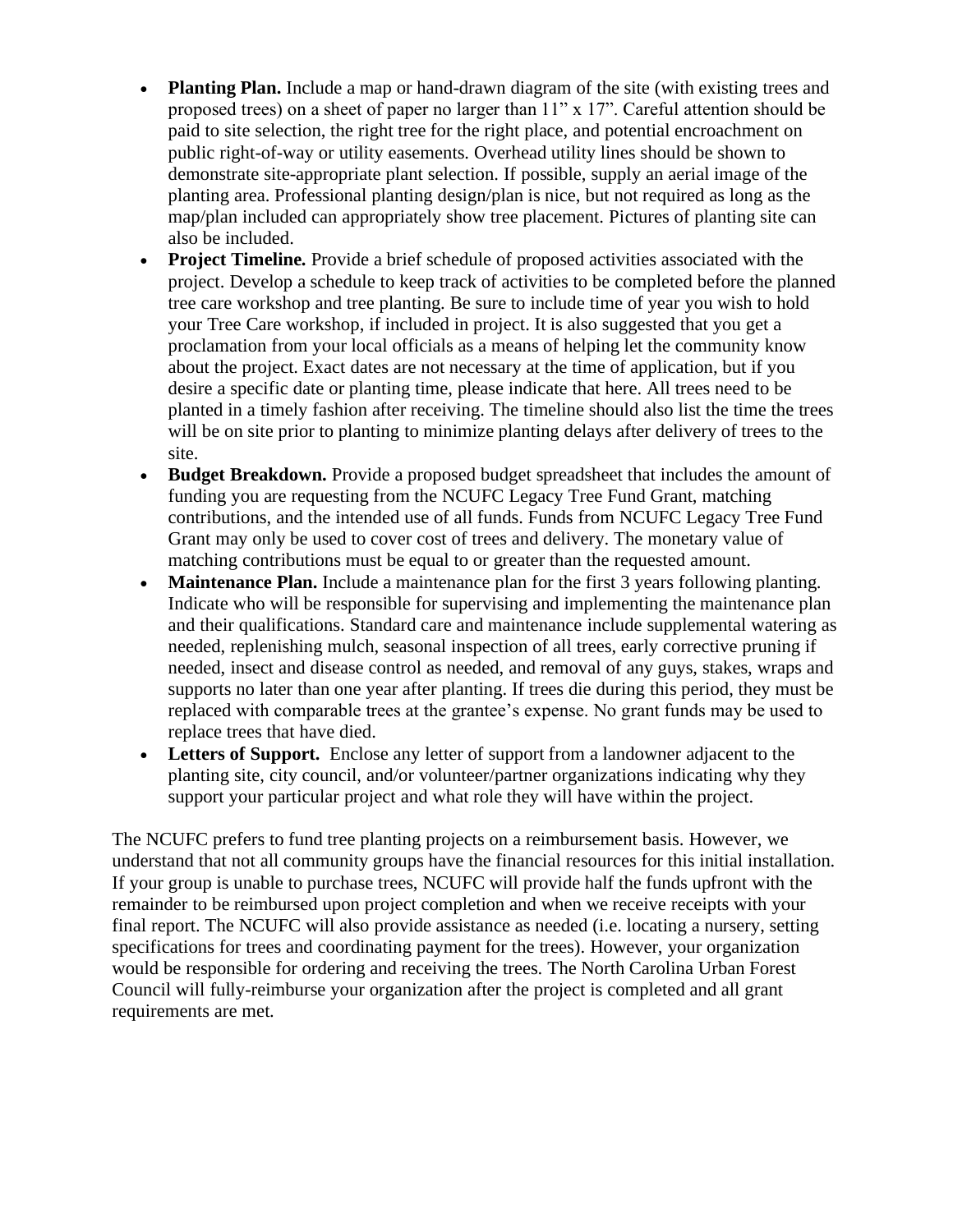#### **Mid-Year reports must be submitted to the North Carolina Urban Forest Council at midpoint of project, and must include:**

- 1. Name of your organization and contact person
- 2. Completion status of all proposed activities

### **Final Reports must be submitted to the North Carolina Urban Forest Council by end of contract period and must include:**

- 1) Name of your group
- 2) Date(s) of the tree planting
- 3) Address or location description of the planting site(s), including town/city
- 4) List of tree species and number planted
- 5) List of matching contributions (please attach volunteer sign- in sheets)
- 6) Copies of bills/receipts for trees and mulch
- 7) Any photos, press clippings, or outreach materials related to the tree -planting project
- 8) Thank-you letter(s)

#### **Proposal Review Criteria:**

All proposals will be reviewed by a committee of three to five members of the NCUFC Board of Directors. Each proposal will be judged on its own merits and compared to other proposals submitted, resulting in at least one project per year that best reflects the purpose of the Legacy Tree Fund and NCUFC.

#### **Criteria to be judged include (but not limited to):**

**Partnerships**- short & long-term maintenance; volunteerism; site owner(s) aware of proposed project.

**Scope of Project-** project size is appropriate for the identified resources and funding; environmental impact (two priority areas are energy conservation and water quality/efficiency)

**Organization of Project-** from the description given in the proposal, the applicant has shown an adequate amount of organization to complete a successful project within the provided timeline.

**Educational Aspects**- how the importance of trees and urban forestry is conveyed to participants and the public.

#### **Alignment with NCUFC goals**

Please direct any questions or requests for assistance to:

Leslie Moorman NCUFC Executive Director 252-653-6277 ncufc1@gmail.com